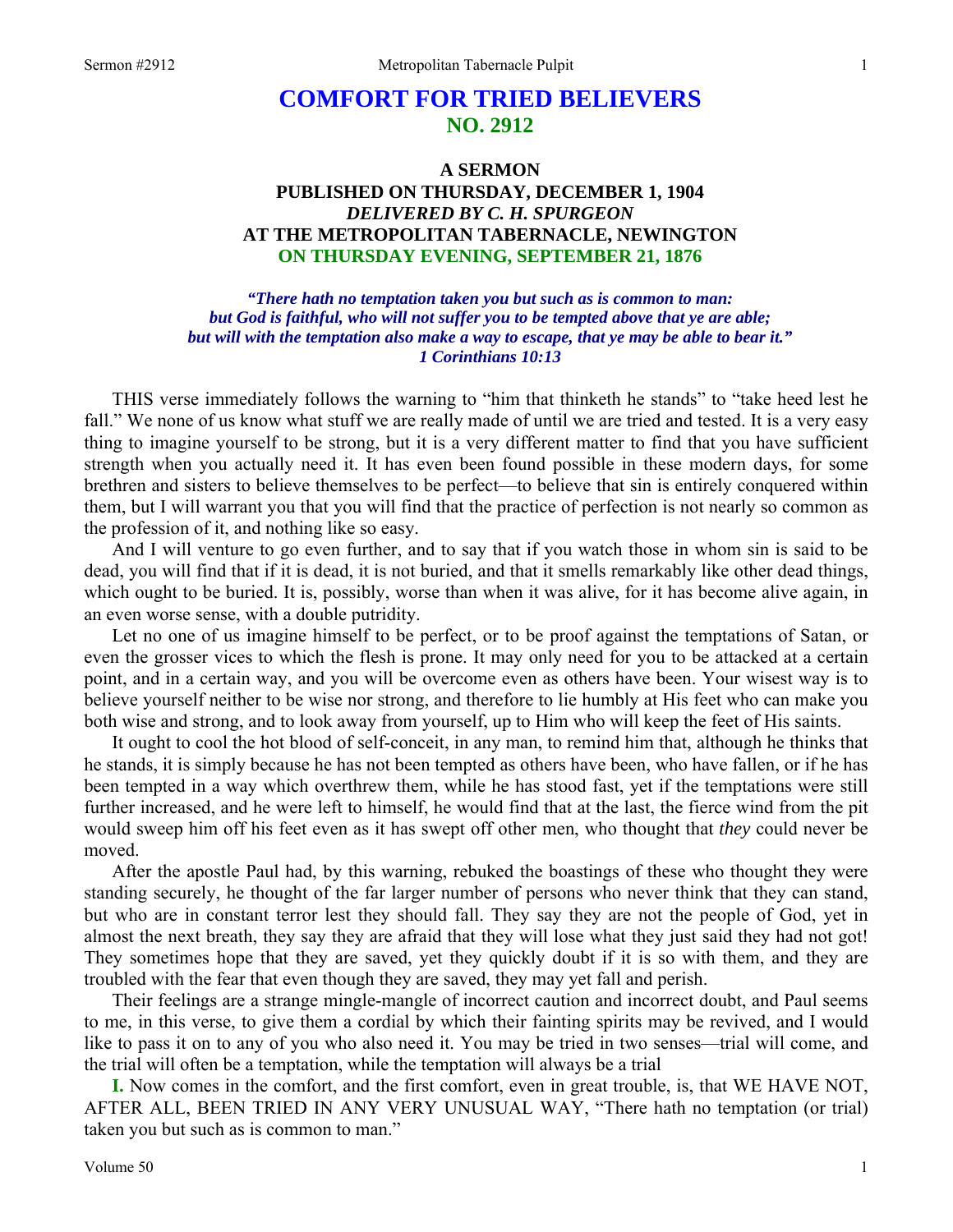You may think, my dear brethren and sisters, that you have been tried more than others, but it is only your want of knowledge of the trials of others which leads you to imagine that your own are unique. There are many others, besides yourself in the furnace, and in quite as hot a part of it as that in which you are now placed. Note what Paul says, "There hath no temptation taken you but such as is common to man." It is a human temptation, not a superhuman one, which has assailed you, that is to say, one which can be withstood by men—not one that must inevitably sweep them away.

You have never been tempted with an angelic temptation. Satan has tempted you, young man, but not with the same temptation with which he allured the angels who kept not their first estate. There may be other orders of intelligence, for which there are other forms of temptation, because their intellects are superior to yours, but God has allowed you to be assailed in a way which is suitable as a test to you as a man. The trials that have come upon you have been moderated to your capacity as a man.

The Lord knows that you are but animated dust, so He has not permitted you to be treated as if you were made of steel or iron. He has Himself dealt with you as an earthen vessel—a thing of clay in which He has caused life to dwell. He has not broken you with His rod of iron, as He would have done if He had struck you with it.

"But I am very sorely tempted," says one. Yes, perhaps you are, but the Lord has given you the history of the children of Israel in the wilderness, to let you see that you have not been tempted more than they were. "Ah!" says another, "but I find myself placed in a very peculiar position, where I am greatly tried. I have to labor hard, and I have much difficulty in earning my daily bread, and I am beset with trials of many kinds."

Well, dear friend, even though what you say is perfectly true, I am not certain that your position is any more likely to bring temptation than was that of the children of Israel in the wilderness. "Ah!" you say, "but they had not to work to earn their bread. The manna came to them every morning, and they had only to gather it, and to eat it. They were not engaged in commercial transactions, there were no markets in the desert—no Corn Exchange, no Stock Exchange, no Smithfield, no Billingsgate—no taking down the shutters in the morning, and putting them up again at night, and going a great part of the day without any customers. They were separated from all other nations, and were in a peculiarly advantageous position."

Yet, dear friends, you need not wish to be placed in such a position, because advantageous as it was in some respects, the Israelites there were evidently tempted to all sorts of sins, and fell into them very grievously. Having often read the story of their forty years' sojourn in the wilderness, you know their sad history. With so favorable a position granted to them, under the Lord's own special guardianship, and enriched with many choice mercies, we might have expected that they would have been free from temptation—or at any rate, that they would not have fallen into its snare, yet it was not so, for the devil can tempt in the wilderness quite as well as in the city, as we know from the experience of Christ Himself.

The devil would tempt you even if your bread was given to you every morning, instead of your having to earn it, he would tempt you if you had no business to attend to, and never had to go into the world to meet with your fellow men. In fact, the story of the Israelites teaches me that it is best for you to work, and best for you to be poor, and best for you not to make money as fast as you would like, and best for you to be surrounded by cares of various kinds. I think I judge rightly that the people of God, the saved ones, do not fall into such gross sins as the Israelites did in the wilderness, so that the saints' position, though it may appear worse than that of Israel, is really better.

To what, my dear brethren and sisters, are you tempted? *Are you tempted to lust after evil things?* They lusted after the meat that was not suitable to the climate, nor good for their health, and they despised the manna, which was the very best food they could have. Do you ever get a craving for what you ought not to desire? Are you growing covetous? Do you long for ease? Do you wish for wealth? Do you love pleasure? Well, dear friends, this temptation has happened to others before, it happened to those people in the wilderness. You are not the first to be tempted in that fashion, and if divine grace has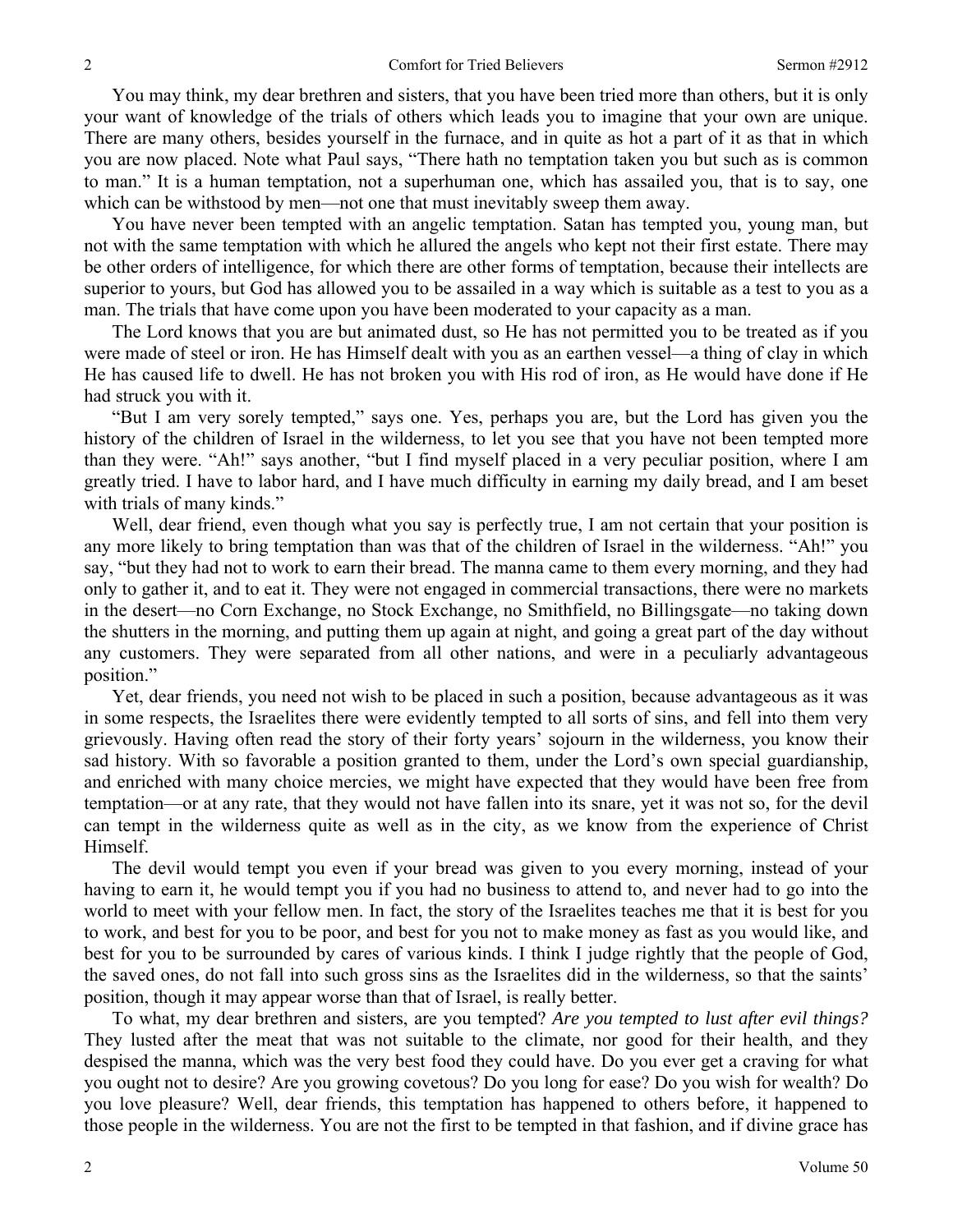helped others to overcome the covetous desire, and the lusting of the spirit, it can help you to do the same, but mark also, that if others have fallen through such temptations, and perished in the wilderness, you too, apart from divine grace, will do the same. Therefore have you urgent need to cry to the Strong for strength, lest you also should fall even as they did.

*Are you tempted to idolatry?* It is a very common temptation to make an idol of a child, or of some particular pursuit in which you are engaged, is there anything in the world that is so dear to you that the very thought of losing it makes you feel that you would rebel against God if He took it away from you? Remember what John was inspired to write, "Little children, keep yourselves from idols."

But if you are tempted to idolatry, do not forget that this is a thing that is common to men. In the wilderness the Israelites were tempted to set up a golden calf, and to worship it, and even to practice other idolatrous rites which were too foul for me to describe. They were tempted to idolatry, so it is not an uncommon temptation, and if you are also tempted in a similar fashion, you must cry to God for grace to resist and to overcome the temptation.

Are you tried sometimes, even with that terrible temptation which is mentioned in the verse where Paul says, *"Neither let us commit fornication, as some of them committed"?* Has strong passion sometimes suggested to you that which your soul abhors? Have you been at times forced to the very brink of that dread abyss of uncleanness, till you have had to cry, with the psalmist, "My feet were almost gone; my steps had well-nigh slipped"? Ah! This temptation also is not uncommon to men, and even those who live nearest to God, and are the most pure in heart, sometimes have to blush before the Lord that such evil suggestions should ever come into their minds.

And have you too, been *tempted "to tempt Christ,* as some of them also tempted, and were destroyed of serpents"? They wanted God to change His plans and purposes concerning them, and they found fault with Him, and said that He had brought them into the wilderness to destroy them. Do you feel that your present troubles are too severe—that they should not have been sent to you—at least not so many and as heavy as they are? If so, and if you feel that you have a cause for complaint against the Most High and that you want Him to change His methods of dealing with you so as to suit your whims and fancies alas! sad as such a state of mind is, it is only too "common to man."

And possibly, you may also have been *tempted to murmur*, "as some of them also murmured, and were destroyed of the destroyer." I must withdraw that word "possibly," for I am greatly afraid that many professing Christians do murmur, and that they do not always realize what a gross sin it is to murmur, seeing that it is an act of distinct rebellion against God. But should you at any time feel a murmuring spirit rising up within your heart, you must not say, "This is a trial which nobody else has ever experienced." Alas! It is a very human temptation, which is exceedingly "common to man."

So, summing up all that I have been saying, and looking around this congregation, and upon all of you who know the Lord—although it would be impossible for me to recount all the different forms of temptation and trial through which you have gone, yet this is a matter of fact—"there hath no temptation taken you but such as is common to man."

We are all in the same boat, brothers and sisters, so far as temptation and trial are concerned. We are all warring the same warfare, your duty may call you to one part of the field, and mine may call me to another part, but the bullets whiz by me as well as by you. There is no nook so quiet but it has its own special dangers, and there is no Valley of Humiliation so lowly but it has its peculiar temptations.

Sins are everywhere, they sit down with you at your board, and they go with you to your bed. Snares are set for you in your home and in the street—in your business and in your recreations. Snares are not absent from your pains, and they are abundant in your pleasures. Everywhere, and under all circumstances, must we expect to be tried, this experience is common to men. The remembrance that it is so ought to be somewhat of a comfort to us in every time of trial and temptation.

**II.** But secondly, in our text we have a far better source of comfort than that, it is this, "BUT GOD IS FAITHFUL."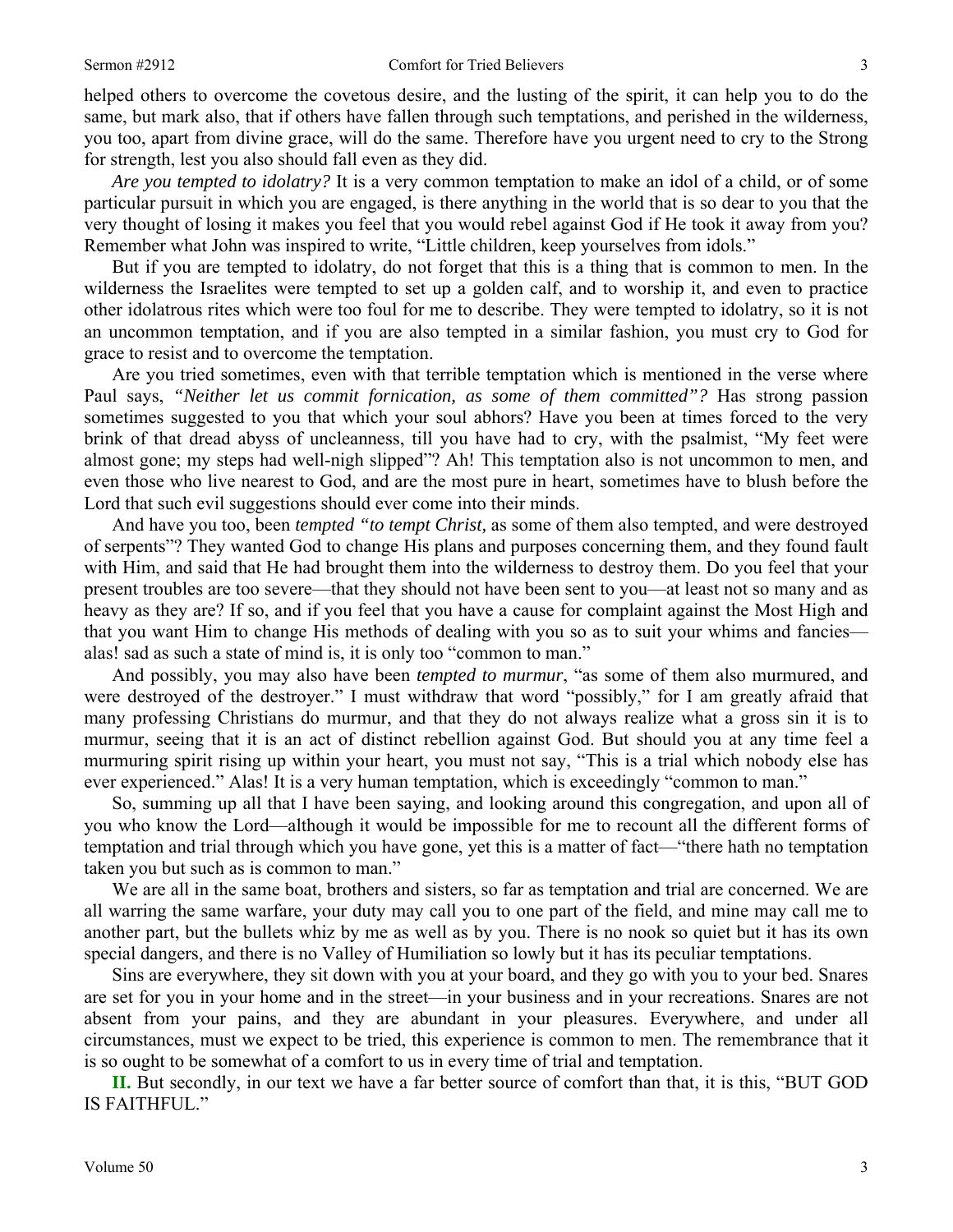"There hath no temptation taken you but such as is common to man: but God is faithful, who will not suffer you to be tempted above what you are able."

"God is faithful." Oh, how I love those words! They sound in my heart like heavenly music. "GOD is faithful." You are not faithful, my brother or sister, at least, I know I am not, in the full sense of the term, faithful—full of faith and faithful. "But"—oh, that blessed *"but"—"but* GOD is faithful"! "If we believe not, yet he abideth faithful"—always true to every promise He has made—always gracious to every child whom He has adopted into His family—"a very present help in trouble"—preserving us from sinking in our seas of trouble, and delivering us from the trouble when it has accomplished the purpose for which it was sent.

"God is faithful"—faithful to that first promise of His which came into your soul when you did yield yourself to Jesus, and He whispered to your heart, "I will never leave you thee, nor forsake thee." Do you remember that promise, and has not the Lord been faithful to it? "God is faithful" also to that promise which He made of old concerning His Son, Jesus Christ, "He shall see his seed." He has seen His seed in you, and He will see you to be His seed for evermore.

"God is faithful" to all His promises, and in your experience, my brother or sister, He has been faithful to the promises which met your case in all your changing circumstances. Has He not been faithful? Can you put your finger upon a single page of your diary, and say, "God was unfaithful then"?

Your friend, who ate bread with you, has lifted up his heel against you, but has your God forsaken you? Even your own children have been unkind and ungrateful to you, but has the Lord ever treated you ill? Where you had the most hope, among your earthly friends and acquaintances, you have had the most disappointments, but has Jesus ever been a wilderness to you? "All men are liars," you have said, in the bitterness of your spirit, when you have trusted in them, and they have failed you in the time of trial, but have you ever found Christ false to His Word? Can you not join your testimony with that of all the saints above, and the saints below, and say with Paul, "God is faithful"?

Even if any of you are looking forward to a dreaded sickness, or to a painful operation, or to business losses which may sink you from your present comfortable position to one of great trial and poverty—think of this blessed truth, "God is faithful." The whole world may reel to and fro, like a drunken man, but the Rock of Ages stands secure. The shooting stars of temporary prosperity may die out in everlasting night, but God is "the Father of lights, with who is no variableness, neither shadow of turning."

"God is faithful." Whatever your future trials are to be, put you this short sweet sentence into your mouth, and keep it there, as a heavenly lozenge which shall sustain you at all times. Make it also into a jubilant refrain, and as you go on your way, sing, again and again, "God is faithful." Trials and temptations will assail you, "but God is faithful." Friends will fail and forsake you, "but God is faithful." Health may be lost, and property may vanish, "but God is faithful." What do you want more than this, soldiers of Christ? Here you have breastplate, helmet, sword, shield, spear—yea, the whole panoply of God.

**III.** The third comfort for a tried and tempted believer arises from GOD'S POWER, for Paul says, "God is faithful, who will not suffer you to be tempted above that ye are able."

God, then, has power to limit temptation, it is clear, from the Book of Job, that Satan could not tempt or try the patriarch except by divine permission, and even then, his power was limited, nor can he tempt us unless God allows him to do so. Although the devil had great power over the elements, so that he brought disaster upon poor Job, yet there was a very definite limit to his chain, even when the Lord let him loose to a certain extent, and when God set up his barriers, Satan could not go beyond them.

You remember that the Lord first said to Satan, concerning His servant Job, "Behold, all that he hath is in thy power; only upon himself put not forth thine hand." When the devil again intruded himself among the sons of God, the Lord let out more links of his chain, but there was still a most emphatic limit to his power over the patriarch, "Behold, he is in thine hand; but save his life." The devil would have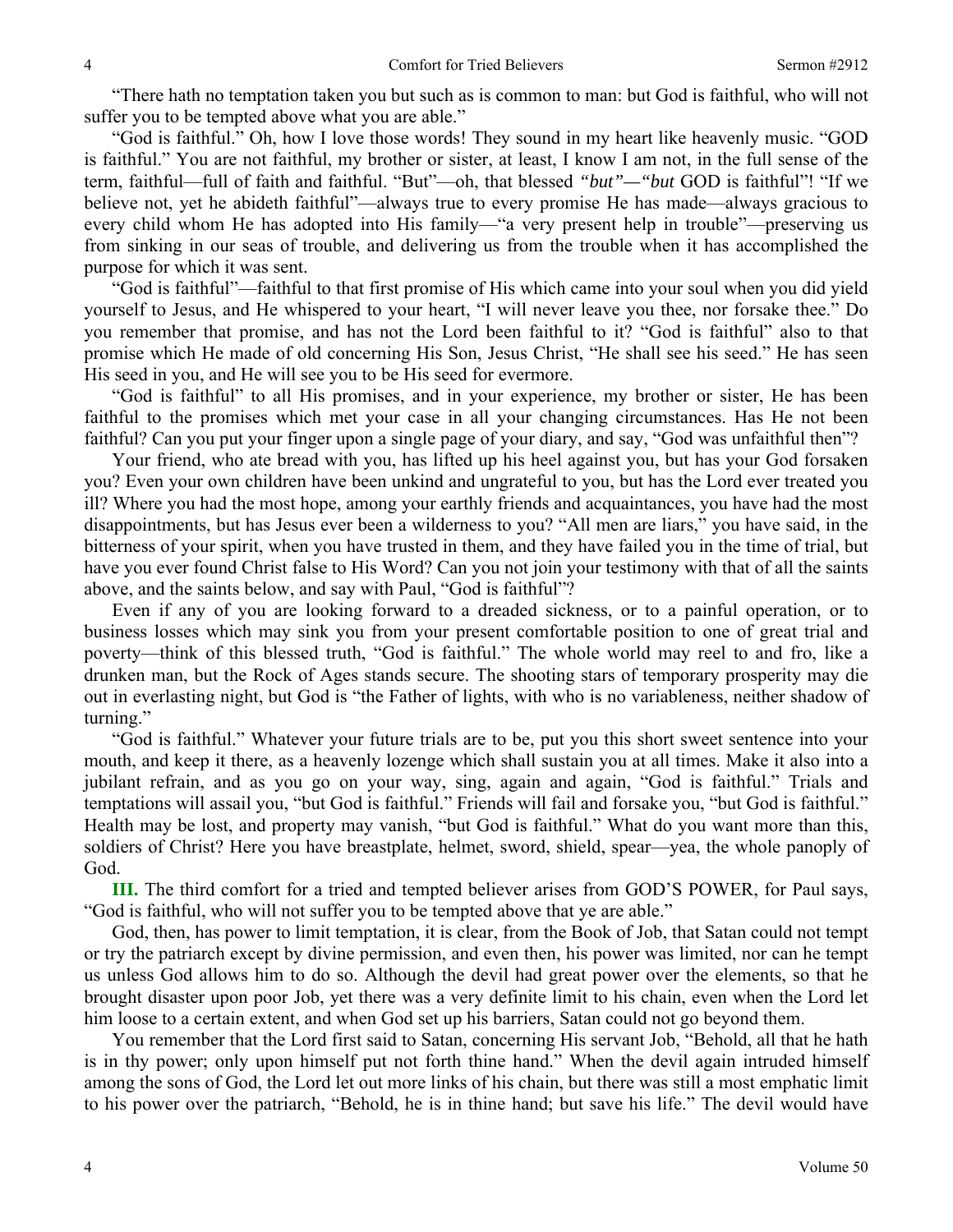liked to kill Job outright, but he could go no further than the Lord allowed him to go, and God still has unlimited power over the devil and over every form of temptation or trial that can ever come upon you.

If the Lord appoints for you ten troubles, He will not suffer them to be increased to eleven. If He ordains that you shall be in trouble for six years, you will not be in it for six years and a day, but when the allotted time has expired, you shall come out of it. Nothing can resist the might of the omnipotent JEHOVAH, "who maketh the clouds his chariot: who walketh upon the wings of the wind." He can put a bit in the mouth of the tempest, and rein in the rushing steeds of the storm, and the fiercest of your trials and temptations must feel the force of His overruling and restraining hand.

When you are on the dunghill, recollect that God is on His throne. Well did the psalmist sing, "The LORD reigneth; let the earth rejoice," but much more may His own people rejoice because His sovereignty is pledged to defend them. Why, if all the armies of the devil were let loose upon a single saint, who felt himself to be weak as a worm, and the Lord said to them, "I am his defense, and you shall not touch him," they could not touch him, and he would be able to say, with the utmost confidence, "Greater is he that is for me than all that can be against me."

The adversaries of the righteous may rage as much as they will, but they will have to spend their strength in raging, for that is all they can do against God's people without His express permission. Not a hair of their head can be scorched by the fires of persecution unless the Lord allows it. The waters of the Red Sea cannot drown them, they march between the watery walls dry shod. The lions cannot devour them, Daniel enjoyed a good night's rest even in the lions' den. Even the waves of the sea become the servitors of the saints, for "Jonah was in the belly of the fish three days and three nights," in preparation for future service for God.

All His people are kept by His almighty power. How greatly this ought to comfort you who are sorely tried! Every twig of the rod of correction has been made by God, and every stroke of it is counted by Him. There is not a drop more gall in your cup than the Lord has ordained. He has weighed, in the scales of the sanctuary, every ingredient of your medicine, and mixed it with all His infallible skill so that it may produce the cure of all your ills, should not this make you rejoice in the Lord all the day long, and in the night seasons as well?

**IV.** Fourthly, not only should tried believers rejoice in God's power, but they should also rejoice in GOD'S JUDGMENT, for Paul says, "God is faithful, who will not suffer you to be tempted above that ye are able."

Who beside God knows how much we are able to bear? Our consolation arises from the fact that God knows exactly how much we *can* bear. We have no idea, ourselves, what we can bear. I have many a time, heard a person say, "If such and such a thing were to happen, I should break my heart, and die." Well, that very thing has happened, but the person concerned did not break his heart, and he did not die. On the contrary, he behaved himself as a Christian in a trial should, God helped him wondrously, and he played the man, and became more than conqueror, and was the brighter and the braver, ever afterwards, for all the affliction through which he had passed.

Brother, your own strength, in some respects, is greater than you think, and in other respects, it is less than you think, but God knows just how much you can bear, so leave yourself in His hands.

I have known some people who have wished for trouble, it is a great pity that anybody should be as foolish as that. I remember one, who used to think that he was not a child of God because he had not had much trouble. He used to be fretting all the day long because he had nothing really to make him fret. I once heard a woman in the street say to her child, who was screaming lustily, "If you cry for nothing, I'll give you something to cry for."

So, when a man wants trouble, he will probably get it, but it is a very silly child or man who asks for the rod. Be content to have as little of it as you really must, you will have quite enough of it before you get to heaven. Do not ask for it, you will have it in due time. God knows to an ounce just what His children and His servants can carry, and He never overloads them. It is true that He sometimes sends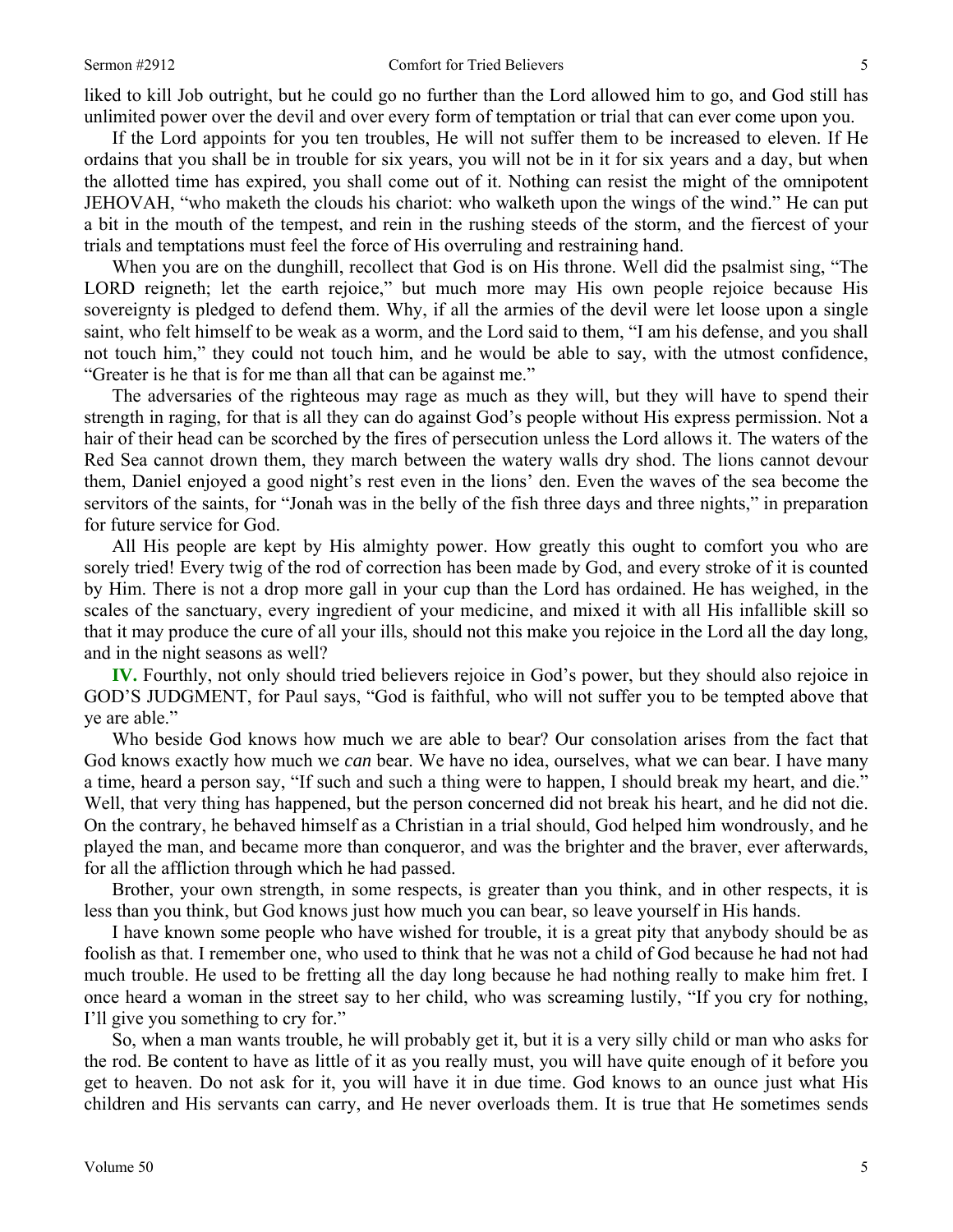them more trouble than they could have carried by themselves, but then, as He increases the weight of their burden, He also increases the strength of the back upon which He places it.

I have often admired the lovingkindness of the Lord to many of my own flock here, and have noted the great joy that our young Christians have had for a number of years, and observed how remarkably God has preserved them from temptation without and from trials within. The Lord does not send His young children out to battle. He does not intend such little boats as these to go far out to sea. He will not overdrive these lambs.

Yet the advanced Christians are just as happy as the young people are, and they are stronger and more fit for stern service, and more able to sympathize with others, who are in trouble, because of what they have themselves passed through. As they have grown stronger, God has given them more fighting to do for Him, while the raw recruits have been kept at home to be drilled and disciplined. You know that when there is a desperate fight being waged, and the issue of the battle seems in doubt, the commander orders "the old guard" to the front. That is part of the privilege of being an old guardsman to go into the hottest place on the field of battle, and it is one of the privileges of the advanced children of God to be tempted more than others, and to suffer more than others.

If I could have any trial or temptation, which otherwise, would fall upon a young brother, who has only known the Lord a week or two, I would gladly say, "Let me have it." It might stagger him, and I should be sorry for him to be staggered by it, so I will willingly endure it. You tried believers must not imagine that God does not love you as much as He did in the days of your spiritual youth, when He did not test you as He does now. He loves you quite as much as He did then, and He trusts you even more than He did then, because He has made you stronger than you used to be, He gives you the honor and privilege of marching with the vanguard of His army, or leading the forlorn hope, or standing foot to foot with old Apollyon.

God knows exactly how much temptation or trial you can bear, and He will not suffer the trial to go beyond that point. But mark you, it will go right up to that point, for there is no such thing in the world as faith that runs to waste. For every grain of faith that God gives, He usually gives the equivalent trial of some sort or other, for if faith could ever be in excess, it would degenerate into fanaticism, or some other unholy thing. If the Lord supplies us, at our back door as it were, with His good treasure, we are to dispose of it in our front shop in our holy trading for Him.

**V.** Fifthly, our text seems to intimate that GOD HATH IN STORE SOMETHING TO GO WITH OUR TEMPTATIONS, "He will with the temptation also make a way to escape, that ye may be able to bear it."

You know how you treat your own child. There is a dose of nasty physic to be taken, and the little one does not like it. The very sight of the spoon and cup makes it feel queer. But mother says, "Now, Johnny, take this medicine, and then you shall have this lump of sugar, or this fruit, to take away the taste of it." And when God sends a trial or trouble to one of His children, He is sure to have a choice sweetmeat to go with it.

I have heard a child say, "I do not mind taking the physic so long as I get the sugar," and I have known some of the Lord's people say, "We will willingly bear sickness, pain, bereavement, temptation, and persecution, if we may but have our Savior's presence in it all." Some of us will never forget our experiences in sickness, when our pain has been sharpest and worst, it has also been sweetest and best, at the same time.

What do I not personally owe to the file, and the anvil, and the hammer in my Master's workshop? I have often said, and I say again, that the best piece of furniture in my house is the cross of affliction. I have long ago learned to prize it, and to praise God for it, and for that which has come to me with it, for I have often found that with the trial, the Lord has made a way of escape, and that I have been able to bear it.

Even with the temptation to sin, the Lord often sends to the tempted soul, such a revelation of the sinfulness of sin, and of the beauty of holiness, that the poison of the temptation is quite neutralized.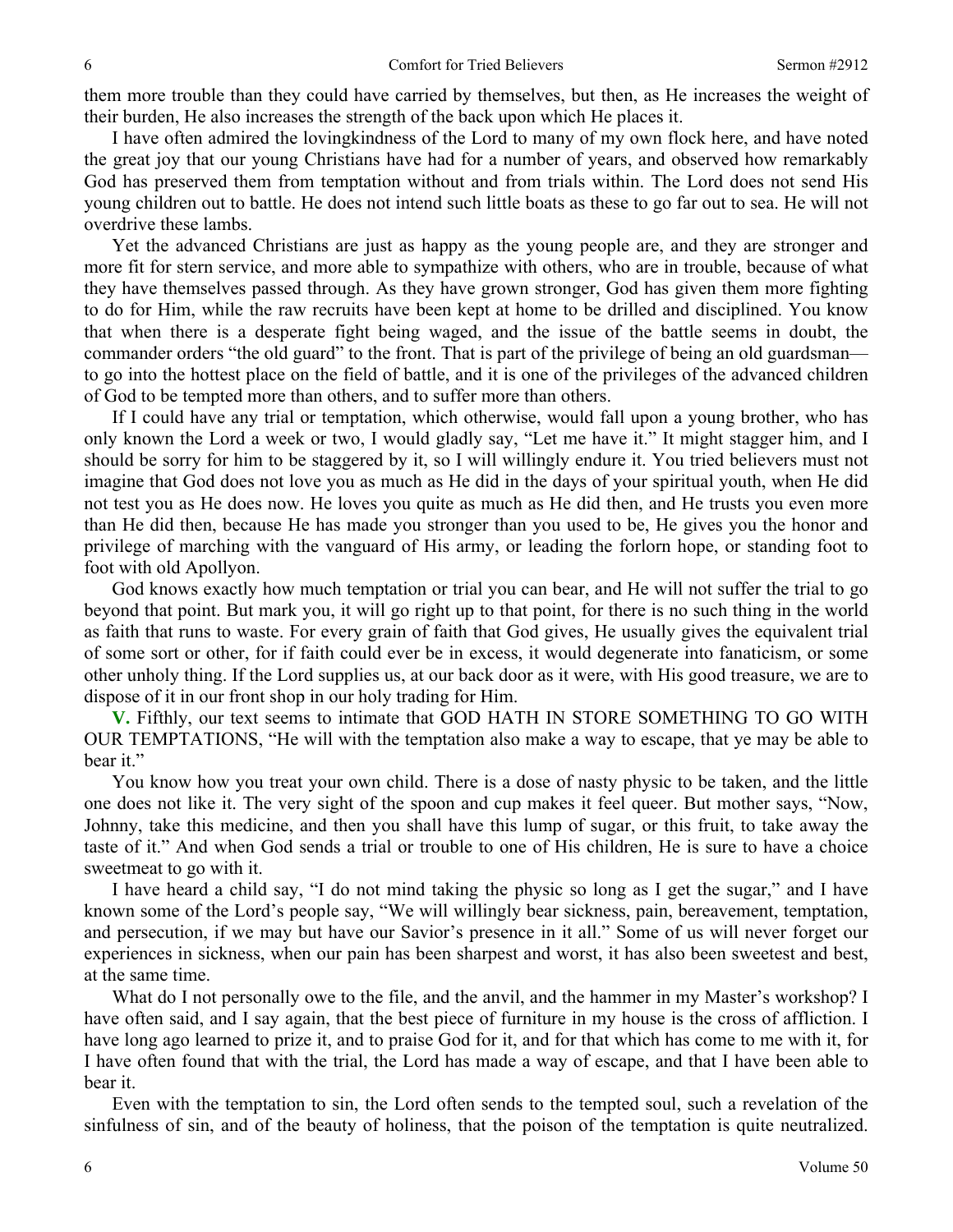Even with temporal trials, the Lord often gives temporal mercies, sometimes when He has been pleased to take away a man's wealth, He has restored to Him His health, and so the man has been a distinct gainer. I have known several instances in which that has occurred. And when one dear child has been taken away out of a family, there has, perhaps, been the conversion of another of the children, which has been a wonderful compensation for the trial.

And oftentimes, trouble has been attended with an unusual delight in the Lord. The Word of God has been peculiarly sweet at such a time, and the minister has seemed to preach better than ever he did before, his message exactly fitting your condition just then. You have been surprised to find that the bitterness which came with the trouble, has passed away almost before you were aware of it, and as death is swallowed up in victory, like one bitter drop in a glass of water, so your trouble has been diluted with sweet wine, and you have swallowed it, and have scarcely tasted its bitterness.

Thus the Lord, by His grace, and presence, and comfort, has made you so glad that you have hardly known that you have been in such trouble, because of the super-abounding mercy which came with it. Ought not that to comfort us, and to make us ready for whatever the Lord pleases to send to us, or to permit to come upon us?

**VI.** Now notice, in the last place, that GOD MAKES A WAY OF ESCAPE FOR HIS PEOPLE, "He will with the temptation also make a way to escape, that ye may be able to bear it."

I will read that over again, "He will with the temptation also make a way to escape"—"that you may get out of it?" Oh, no!—"That you may not have to endure it"? Oh, no!—*"That ye may be able to bear it.*" That is a curious way to escape, is it not? Here is your way of retreat blocked up, and the opposing army is in front of you, yet you are to escape. You say to the Lord, "Which way am I to run?" But the Lord replies, "You must not run away, your way to escape is to cut a road right through your adversaries."

That is a singular way to escape, but it is the most glorious way in the whole world. The best way for an army to escape is by conquering its foe. It is not the best way for the pilgrim to go, to the right, into the dark mountains, or to the left, into the thick forest, to escape from his enemies, the best way for him to escape is to go straight forward, despite all his adversaries, and that is the only right way for you to escape.

Now, beloved brother or sister, you may, at this moment, be expecting some very heavy affliction, and you have been asking the Lord to make a way of escape for you. You have said, "Oh, that I might not have to come to that hour of trial!" But you will have to come to it. "But cannot that dear one's life be spared?" I hope it may, but it is possible that it may not. "Then how am I to have a way of escape?" Your way of escape is not to avoid the trial, but to be able to bear it.

What a mercy it is that God, though He will not let His people escape trial, will really let them escape, for this is a way of escape for them, and the best way of escape too. It is a way of escape from all the sin of the temptation, and from all the evil of the trial, you must have the trial, but you will only have the beneficial part of it.

Brother, you must be plunged into that sea of sorrow, but it will not drown you, it will only wash and cleanse you. Sister, you must go into that fire, your Lord has so ordained it, yet you are going to escape the fire. Do you ask, "How can that be?" Why, thus—none of your gold shall be destroyed, only the dross shall be consumed, and you shall be all the purer for passing through the fire, so again I say that this is the very best way to escape, for if we could escape in any other way, we would lose all the benefit of the trial.

What shall I say then in closing, but this, brethren and sisters? Are you troubled just now, and are you inclined to despair? Take wiser counsel, the storms that are beating about your barque are only such as beat about your Master's vessel, and the ships and boats in which His apostles sailed across the sea of old. These storms are not supernatural, they are not beyond what believers in Jesus are able to bear. Put your vessel's head to the wind, like a brave sailor, do not try to avoid that fierce blast. Sail in its very teeth, for there is a power within you which can overcome all the winds and the waves, for is not the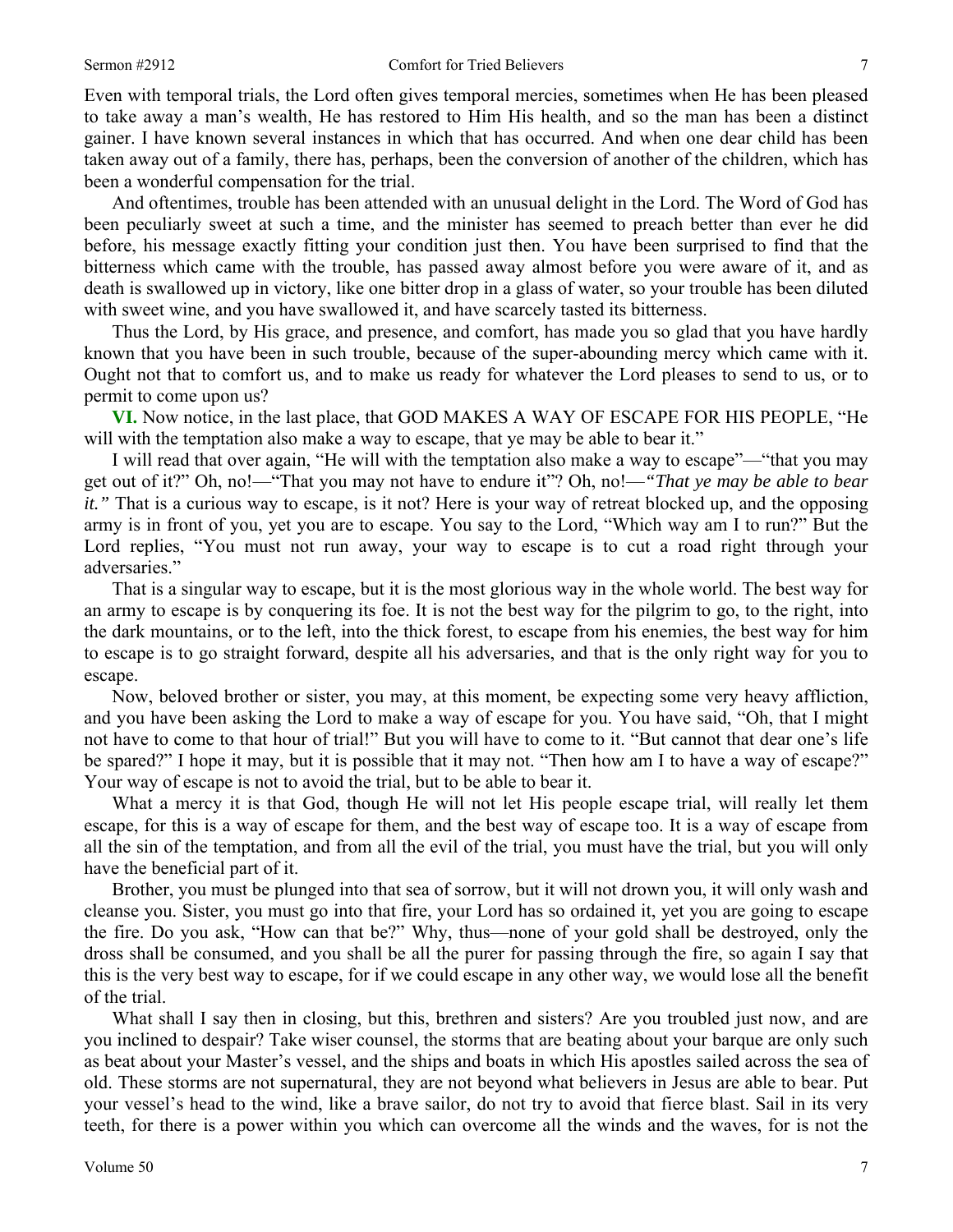Lord Himself with you as your Captain, and is not the Holy Ghost with you as your Pilot, and have you not a faithful God to trust to in the stormiest night you will ever know? True, your foes are many and mighty, but face them like a man. Have no thought of turning back, and flinging away your shield, but resolve in the mighty power of faith, that since the Lord has said that, "as thy days, so shall thy strength be," to the end you shall endure, and that, with Job, you will say, "Though he slay me, yet will I trust in him." It will not be easy to keep that resolve, yet the Lord deserves that we should keep it.

Think of yourself, beloved brother, in the worst conceivable condition, and then know that there is no sufficient reason, even in such a condition as that, for you to doubt your God. Suppose yourself brought to your last penny, yet remember that there was a time when you were not worth a penny, a time when you could not put food into your own mouth, and could not put on your own garments. You were cast upon God in your first childhood, and He took care of you then, and if you grow to be a child again, and the infirmities of age increase and multiply, He who was so good at the beginning, will be quite as good at the end.

Remember His ancient promise, "Even to your old age I am he; and even to hoar hairs will I carry you: I have made, and I will bear; even I will carry, and will deliver you." Such a promise as this, if God the Holy Spirit will bless it, will make the most tried believer rejoice in the Lord, and go on his way defying every foe who may be in his path.

What I cannot understand is, what people do who have not a God to trust to. I often go to see poor sick people, full of aches and pains, and it charms me to hear them talk of the goodness of the Lord to them. In talking this week with one of our brethren, who is very sick and ill, he spoke with such holy joy and boasting of the Lord's goodness to him, that I could not help saying that it would take a great many infidel arguments to make me doubt the power of true religion after I had listened to him.

I like to see God's tried people dying full of joy, praising and blessing the name of the Lord who is their All in all in their most trying hour. It is not so with all of you, then what do you do when trial comes, without a God to help you? You have not much of this world's goods, and you have to work hard, yet when you die, you have not a home to go to, you have no hope of going to heaven. Oh, you poor No-hopes! "Oh!" says one, "we are not all poor, some of us are quite well-to-do." But you are poor for all that, even if you have all your heart can wish for here. If you have not a God, where do you carry your troubles and your griefs, for I am sure that you have some?

O my dear friend, may the Lord make you feel that you cannot do without Him! And when your heart has come to this resolve, "I cannot do without my God, I will not try to do without Him, I feel that I must have Him," then you shall have Him. He waits to be gracious, and He has said, "They that seek me early shall find me." May you seek Him now, and find Him, and to Him shall be the praise forever and ever! Amen.

## **EXPOSITION BY C. H. SPURGEON**

## *1 CORINTHIANS 10:1-13*

**Verses 1-4.** *Moreover, brethren, I would not that ye should be ignorant, how that all our fathers were under the cloud, and all passed through the sea; and were all baptized unto Moses in the cloud and in the sea; and did all eat the same spiritual meat; and did all drink the same spiritual drink: for they drank of the spiritual Rock that followed them: and that Rock was Christ.* 

You see, then, dear brethren, that the possession of privileges is not everything. Paul would not have us to be ignorant that all those, who were with Moses in the wilderness, had privileges of a very high order. Did they not all pass through the Red Sea, and so escape from their powerful and cruel foes? Did they not all drink of water which gushed forth from the flinty rock? Were they not all fed with manna from heaven? Yet their privileges did not save them, for while they had the five privileges mentioned in these four verses, they fell into the five great sins of which we are about to read, and so, their privileges, instead of being a blessing to them, only increased their condemnation.